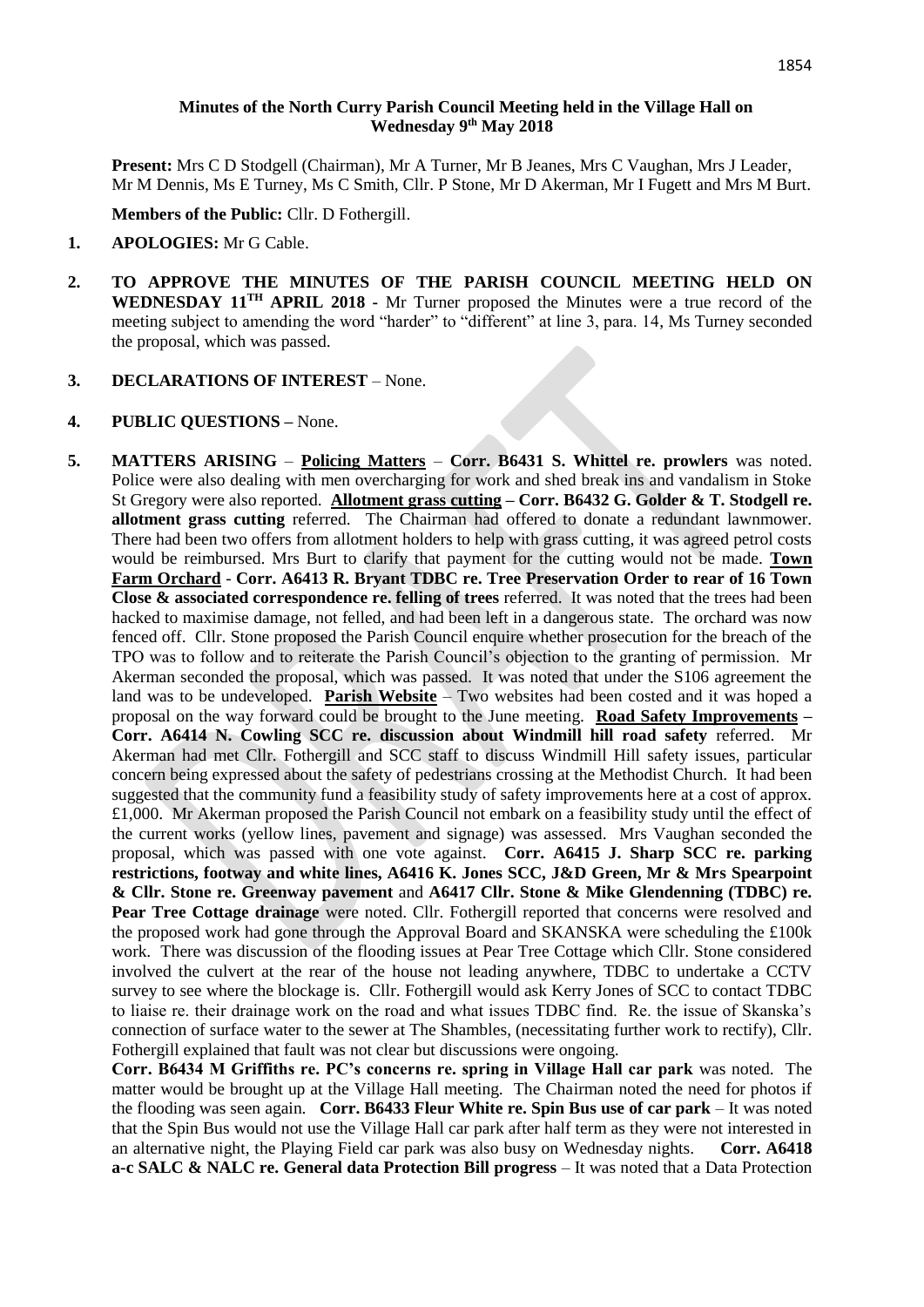Mr Jeanes noted that the Coffee Shop cleaner was now on the HMRC system.

**County Cllr. Report** – Cllr. Fothergill reported on, amongst other things, the merging of adoption services to form Adopt SouthWest, the high number of children in care in Somerset, utility firms being fined for offences relating to illegal roadworks and Dementia Awareness week. There was also discussion re. the "conversation" relating to options for a Unitary model of local government in Somerset. Cllr. Stone proposed the Parish Council write to the TDBC Chief executive to ask whether they would consider putting the merger of TDBC and West Somerset on hold while the issue of unitary status was being discussed. Ms Turney seconded the proposal, which was passed with 6 votes for, 3 against and 3 abstentions.

## **6. APPLICATIONS FOR COMMENT BY NORTH CURRY PARISH COUNCIL**

*24/18/0017/LB Listed building consent for a two storey extension to the northwest elevation of the farm house at Broad Lane Farm, Broad Lane, North Curry, Taunton (amendment to previously approved scheme 24/16/0062/LB) –* Mr Turner explained the application. After discussion he proposed the Parish Council support the application using the same comments as used on the previously application that the PC supported. Mrs Vaughan seconded the proposal, which was passed.

- **7. ANNUAL PARISH MEETING – REVIEW AND TO CONSIDER DRAFT MINUTES –** The Chairman thanked Mr Dennis and Mrs Vaughan for supplying the refreshments. Mr Dennis mentioned figures re. farmer funding that had been taken from a DEFRA document, he considered the DEFRA numbers to be incorrect. He also expressed concern at the anger with which concerns were being expressed. The Chairman thanked Cllr. Stone for his work on the tractor paper and Mrs Leader suggested the formation of a Farming Liaison group. Cllr. Stone intended to produce a summary of the responses to his paper and a draft conclusion paper for the June meeting and to have another meeting with farmers to formalise the agreed points and to look at a second list of reasonable points. Mr Akerman mentioned the positive feedback to the meeting. Mrs Vaughan suggested at para. 8.2 of the draft minutes that the phrase "use a piece of road" read "use the public road". The Chairman proposed the minutes as mended go forward to the 2019 APM for approval, Mr Jeanes seconded the proposal, which was passed. Following up on a suggestion at the APM, Mrs Vaughan would suggest the Coffee Shop report to the APM as it would be of interest to the Parish.
- **8. TO CONSIDER REPORT FROM PLAYING FIELDS TREASURER RE. CONTROL OF THE PLAYING FIELDS AND ASSOCIATED FACILITIES) –** A briefing note on the issues had been circulated to Cllrs. for consideration and the matter would be discussed at the June meeting.
- **9. TO CONSIDER TRACTOR REPORT UPDATE –** Covered at item 7.
- **10. TO CONSIDER CONTRIBUTION TO COST OF BRIDGE ACROSS DITCH AT SPORTS FIELD, PAYMENT TO BE FROM FOOTPATH FUNDS –** Cllr. Stone explained the proposal and asked for a maximum of £100 from the footpath fund to finance the bridge. Mrs Leader seconded the proposal, which was passed. It was noted that the hedge would have to be re-instated at the end of the lease.
- **11. TO AGREE SIGNATURE OF LOSCOMBE MEADOW ALLOTMENT TRANSFER, SUBJECT TO LEGAL APPROVAL – Corr. A6453 Strongvox re. allotments transfer** was noted. The Transfer agreement had been forwarded for legal consideration. It was noted that the soil appeared good to spade depth despite some stones, but that there were currently no sheds, tarmac or dip tank. It was also noted that the agreement referred to the allotments being for Loscombe Meadow residents or near neighbours. The Chairman proposed the Parish Council sign off the agreement subject to the amendment of the agreement at paras. 12.4.1 and 1&2 of Schedule 3 to allow the allotments to be used by all parishioners, the provision of sheds, a dip tank and tarmac, and there being no legal issues raised. Mr Jeanes seconded the proposal, which was passed.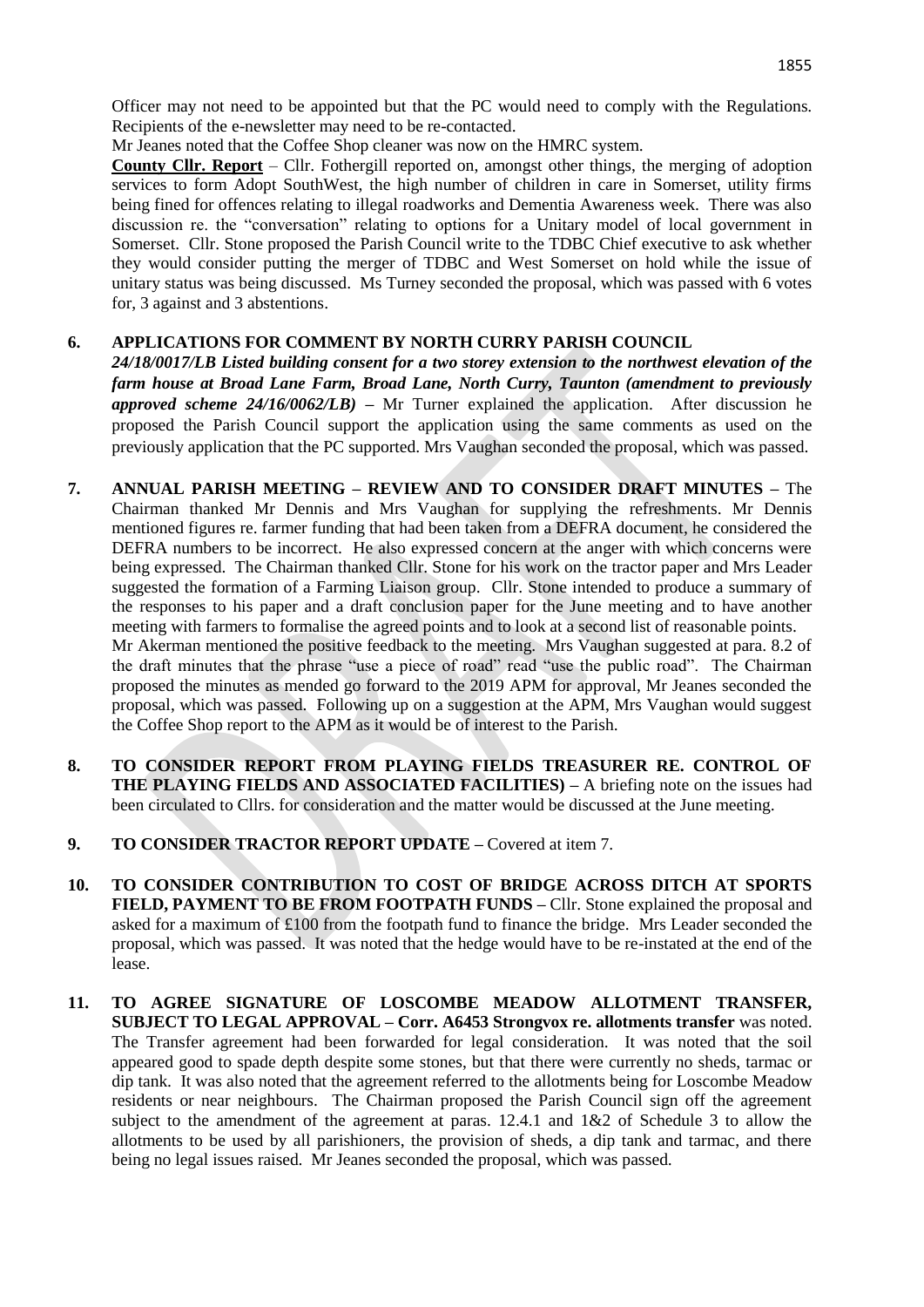- **12. REVIEW OF REGISTER OF INTERESTS (RoIs) –** Cllrs. were supplied with their RoIs and updated them as necessary.
- **13. TO CONSIDER RENEWAL OF ROAD SIGN CUTTING CONTRACT –** Cllr. Stone to check the price for sign grass cutting would be unchanged this year. The Chairman proposed that if the price was the same as last year the grass cutting be continued for a further year. Mr Fugett seconded the proposal, which was passed.
- **14. FINANCE – i) To approve Town Farm Stable Budget –** Mr Jeanes presented the Stable budget, noting that the proposed £3,500 payment to the PC may be increased depending on costs and that the service charge reserves would be capped at £4000. He proposed the PC accept the budget, Mrs Vaughan seconded the proposal, which was passed.
	- **ii) To approve the final end of year accounts for period ended 31st March 2018** Mr Akerman suggested the recently found land value of some assets should be shown separately under other assets in 2019. The Chairman proposed the accounts be accepted, Mr Jeanes seconded the proposal, which was passed.
	- **iii) To approve and sign the Annual Governance statement 2017/18 in Section 1 of the Annual Return for the year to 31st March 2018** – The Annual Governance statements had been seen and read by all councillors. Mr Jeanes proposed they were acceptable and that the Chairman and Clerk sign Section 1 of the Annual Return, Mrs Burt seconded the proposal, which was passed.
	- **iv) To approve the Accounting statements 2017/18 in Section 2 of the Annual Return for the year to 31st March 2018** – The Accounting Statements had been seen by Cllrs. Mr Jeanes explained the figures came from the Receipts and Payments figures, the £1 difference in figures resulted from rounding to the nearest £1. Mr Jeanes proposed the completed Section 2 was acceptable and the Chairman and Clerk sign Section 2 of the Annual Return. Mrs Burt seconded the proposal, which was passed.
	- **v) Annual Audit** It was hoped the auditor for Creech St Michael would undertake the internal audit. The chairman proposed the Parish Council pay up to  $\pounds 100$  + petrol expenses for the audit. Ms Turney seconded the proposal, which was passed.
	- **vi) Monthly Account for May** Mr Jeanes presented the monthly account noting the two Town Farm service charges resulting from the Bank Holiday in March making the March payment late and the receipt of the precept and VAT reclaim. The Chairman proposed the account be accepted, Mr Turner seconded the proposal, which was passed.
	- **vii) Payment list –** Mr Jeanes presented the payment list and proposed it be approved, Mr Turner seconded the proposal, which was passed.

| <b>Cheque No</b>     | Payee                                  | Amount   |
|----------------------|----------------------------------------|----------|
| <b>BACS</b> Transfer | Centrewire re. kissing gates           | £1358.40 |
| <b>BACS</b> Transfer | <b>SALC Subscription</b>               | £440.21  |
| <b>BACS</b> Transfer | NCVH Room Hire (April)                 | £23.27   |
| <b>BACS</b> Transfer | B. Wellwood/INKredible – printer ink   | £44.30   |
| <b>BACS</b> Transfer | B. Wellwood - Clerk Salary             | £719.49  |
| 100331               | S. Case re. strimming allotment & fuel | £30.00   |

- **viii) Finance Panel Meeting** Mr Jeanes mentioned the insurance review, Clerk to check GDPR liabilities coverage and new allotments to be covered. He also raised the possibility of using SAGE for the accounts, the basic costs being £24/month, training for the Clerk and set up costs. Debbie Curtis would be willing to undertake the installation and training at a cost of £20/hour. Mr Dennis recommended using Xero which he had found to be more user friendly. Clerk to ask neighbouring Council what versions they use and visit Mr Dennis to look at the Xero system if necessary. The Chairman thanked Mrs Curtis for her input.
- **ix) To adopt the revised Financial Regulations** Mr Jeanes explained the suggested changes and proposed the amended regulation be adopted, Cllr. Stone seconded the proposal, which was passed.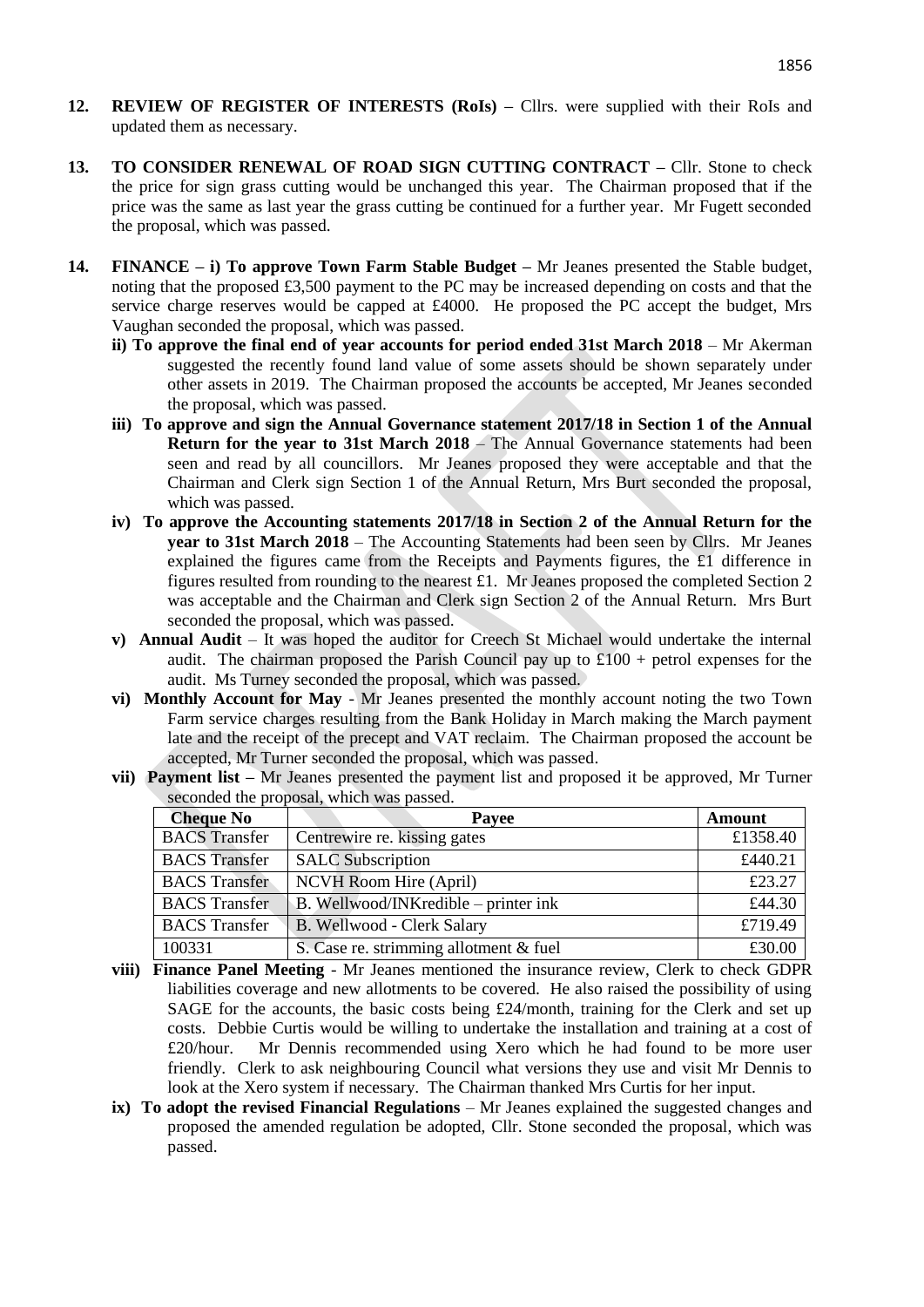- **x) To adopt the revised Risk Assessment Schedule** Mr Jeanes explained the new General Data Protection Regulations amendment and proposed the amended Schedule be adopted, the Chairman seconded the proposal, which was passed.
- **xi) To approve Clerk's salary** The Finance Panel recommended the Clerk's salary stay on the same scale point but these would be increased by 2% following a Local Authority pay agreement, the Clerk's hours remain the same but extra hours at the end of the year to be paid as leave tended to result in extra hours being worked, and pay to be reviewed if Data Protection rules impinge on responsibilities. The Chairman proposed these recommendations be accepted. Ms Turney seconded the proposal, which was passed.
- **xii) To approve transfer of £15,000 to Cambridge & Counties account** Mr Jeanes proposed £15,000 be transferred from the Co-Op account to the Cambridge and counties account, Mr Akerman seconded the proposal, which was passed.
- **xiii) To approve the addition of any end of year surpluses to the Facilities Development Fund to rebuild reserves** – Mr Jeanes explained the reduction of the Facilities Development Fund (FDF) as a result of taking on of the Stable and that at a previous Finance panel meeting it had been agreed that any surplus in the year should be attributed to the FDF to rebuild it. Mr Jeanes proposed that the £5259 surplus be transferred to the FDF to boost it, Mrs Vaughan seconded the proposal, which was passed. It was agreed the level of the fund be reviewed annually.
- **xiv) Community Infrastructure Levey (CIL) update Corr. A6419 D. Walker re. suggestion TDBC's use of CIL raised in North Curry, A6420 H. Morley re. primary school request for CIL funding** and **A6421 S. Lithgow re. request for CIL funding for skate park** referred. A list of CIL income and payments had been circulated, more funds were expected as a result of the Knapp Lane development but it was agreed expenses could not be undertaken in advance of receipt in case payment didn't materialise for any reason. Mr Turner mentioned the Playing Field committee had concern about the usage and maintenance of a skate park, Mrs Leader noted the need to consider everyone in the village. After discussion the Chairman proposed more specific details of what was sought be asked for, possibly by looking at ones in the local area. Mrs Leader seconded the proposal, which was passed. Mrs Tuerney's request for a footpath from the Playing Field to the Village Hall was also noted.

### **15. CORRESPONDENCE** –

**Corr. A6422 M. Fleming re. suggested white kerb line along Stoke Road –** To be discussed at June meeting.

**Corr. A6423 S. Jackson re. interaction with tractor while cycling –** Forwarded to PC Dan Cox. **Corr. A6424 R. Byrne re. Somerset Village of the Year competition –** Noted.

**Corr. A6425 SALC re. consultation on powers for dealing with unauthorised developments and encampments –** The Chairman would consider whether to respond to the consultation.

**Corr. A6426 C. Vaughan re. White St. licence –** The Clerk read the conditions of the PC agreement relating to the usage of the White St. Sports Field and Pavilion, the licensed bar conditions did not prevent the sale of draught beer. Cllr. Stone would raise the issue of alcohol sales at their AGM.

**Corr. A6427 D. Arscott re. s106 funding** – Money being made available to Village Halls was noted, Clerk to copy email of 08/05 to D. Serbu. Cllr. Stone was to try to deal with the s106 application form and would be going back to D. Arscott on the matter.

**Corr. A6428 CPRE re. SSG planning application** – Noted, it was reported that Huntham farm had taken over Hancox Farm in Stoke St Gregory.

**Corr. B6429 Knapp Rd. road closure notification + Greenway Lane closure notification** – Noted The Clerk mentioned the concerns of a new resident in The Fosse re. the clock striking through the night, this was considered to be a Church matter, it was reported that the problem had been improved by the tenant concerned moving to the other side of the property to sleep.

### **16. COMMITTEE/DELEGATES REPORTS**

**Footpaths** – Cllr. Stone hoped to install the kissing gates soon and was already clearing overgrown stiles. **Playing Fields** – Nothing to report. **Village Hall** – Nothing to report. **Tree Warden –** It was